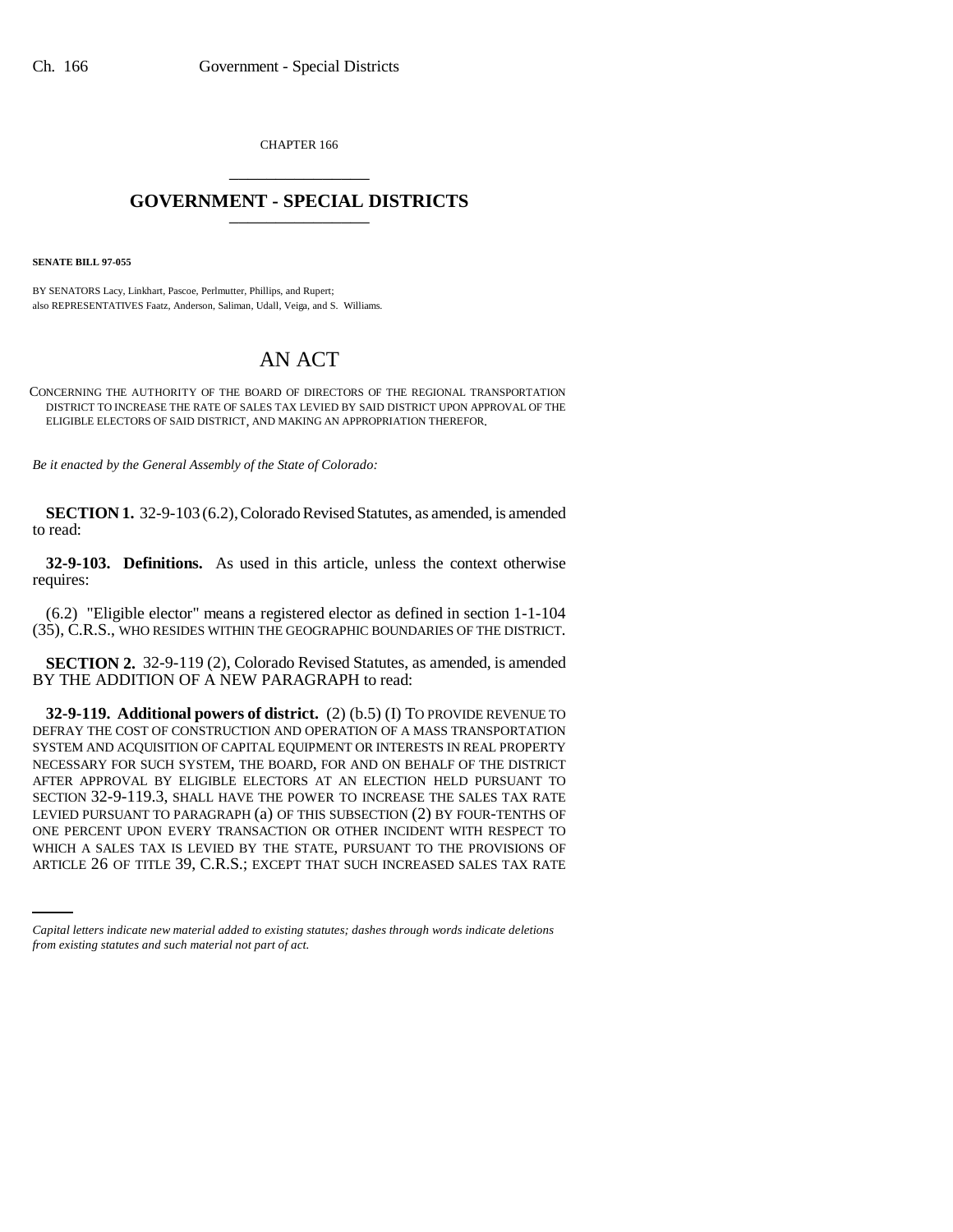SHALL ALSO BE LEVIED UPON PURCHASES OF MACHINERY AND MACHINE TOOLS PURSUANT TO SECTION 29-2-105 (1) (d), C.R.S.

(II) THIS PARAGRAPH (b.5) IS REPEALED, EFFECTIVE AS OF THE EARLIEST OCCURRENCE OF THE FOLLOWING:

(A) IF THE BOARD HAS NOT SUBMITTED THE QUESTION SET FORTH IN SECTION 32-9-119.3 (2) (b) TO THE REGISTERED ELECTORS OF THE DISTRICT ON OR BEFORE DECEMBER 31, 1998; OR

(B) AT SUCH TIME AS A MAJORITY OF THE REGISTERED ELECTORS OF THE DISTRICT VOTE NEGATIVELY ON THE QUESTION SET FORTH IN SECTION 32-9-119.3 (2) (b).

**SECTION 3.** Article 9 of title 32, Colorado Revised Statutes, as amended, is amended BY THE ADDITION OF A NEW SECTION to read:

**32-9-119.3. Elections for sales tax rate increase.** (1) ON OR BEFORE DECEMBER 31, 1998, THE BOARD IS AUTHORIZED TO SUBMIT TO THE ELIGIBLE ELECTORS OF THE DISTRICT AT ONE GENERAL ELECTION, OR ELECTION HELD ON THE FIRST TUESDAY IN NOVEMBER OF AN ODD-NUMBERED YEAR, THE QUESTION OF WHETHER THE DISTRICT SHALL BE AUTHORIZED TO INCREASE THE SALES TAX RATE AS SPECIFIED IN SECTION 32-9-119 (2) (b.5). THE QUESTION SHALL BE SUBMITTED PURSUANT TO SUBSECTION (2) OF THIS SECTION.

(2) (a) ON OR BEFORE DECEMBER 31, 1998, THE DISTRICT SHALL SUBMIT THE QUESTION SET FORTH IN PARAGRAPH (b) OF THIS SUBSECTION (2) TO THE ELIGIBLE ELECTORS OF THE DISTRICT:

(I) AFTER BEING PRESENTED WITH A PETITION REQUESTING THE SUBMITTAL OF THE QUESTION OF A SALES TAX RATE INCREASE, SIGNED BY ELIGIBLE ELECTORS OF THE DISTRICT, IN AN AMOUNT EQUAL TO AT LEAST FIVE PERCENT OF THE TOTAL NUMBER OF VOTES CAST WITHIN THE GEOGRAPHIC BOUNDARIES OF THE DISTRICT FOR ALL CANDIDATES FOR THE OFFICE OF SECRETARY OF STATE AT THE PREVIOUS GENERAL ELECTION AND AFTER VERIFICATION OF THE SIGNATURES ON THE PETITION BY THE SECRETARY OF STATE IN ACCORDANCE WITH THIS SECTION; OR

(II) AFTER THE ADOPTION OF A RESOLUTION BY THE BOARD.

(b) (I) EXCEPT AS OTHERWISE PROVIDED IN SUBPARAGRAPH (II) OF THIS PARAGRAPH (b), AT THE ELECTION, THE QUESTION APPEARING ON THE BALLOT SHALL BE AS FOLLOWS:

**"SHALL REGIONAL TRANSPORTATION DISTRICT TAXES BE INCREASED (FIRST, OR IF PHASED IN, FINAL, FULL FISCAL YEAR DOLLAR INCREASE) ANNUALLY,ANDBYWHATEVERADDITIONAL AMOUNTSARERAISEDANNUALLYTHEREAFTER, BY INCREASING THE SALES TAX RATE BY FOUR-TENTHS OF ONE PERCENT, FROM THE CURRENT SIX-TENTHS OF ONE PERCENT TO ONE PERCENT, COMMENCING JANUARY 1, (YEAR), AND SHALL THE REGIONAL TRANSPORTATION DISTRICT DEBT BE INCREASED (PRINCIPAL AMOUNT), WITH A REPAYMENT COST OF (MAXIMUM TOTAL**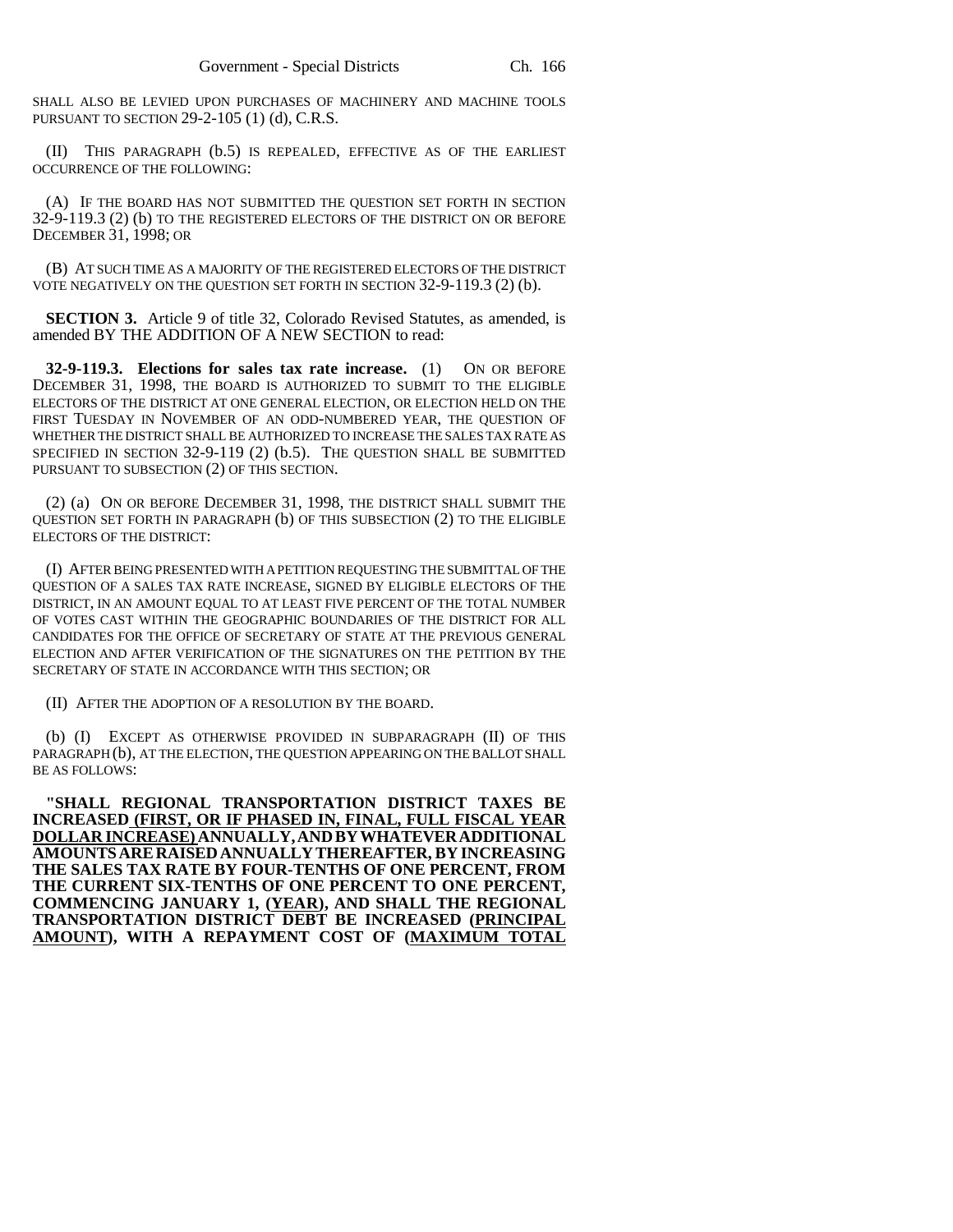**DISTRICT COST), WITH ALL PROCEEDS OF SAID BONDS AND ALL REVENUES GENERATED BY SAID TAX INCREASE THAT REMAIN AFTER REPAYMENT OF BOND OBLIGATIONS TO BE USED AND SPENT FOR THE CONSTRUCTION AND OPERATION OF A FIXED GUIDEWAY MASS TRANSIT SYSTEM, THE CONSTRUCTION OF ADDITIONAL PARK-N-RIDE LOTS, THE EXPANSION AND IMPROVEMENT OF EXISTING PARK-N-RIDE LOTS, AND INCREASED BUS SERVICE, INCLUDING THE USE OF SMALLER BUSES AND VANS AND ALTERNATIVE FUEL VEHICLES AS APPROPRIATE, AS SPECIFIED IN THE "GUIDE THE RIDE" PLAN ADOPTED BY THE BOARD OF DIRECTORS OF THE DISTRICT ON OR BEFORE JULY 1, 1997, AND WITH SUCH REVENUES RAISED BY THE SALES TAX RATE INCREASE BEING EXEMPT FROM THE REVENUE AND SPENDING RESTRICTIONS CONTAINED IN SECTION 20 OF ARTICLE X OF THE COLORADO CONSTITUTION?"**

(II) THE BALLOT QUESTION SPECIFIED IN SUBPARAGRAPH (I) OF THIS PARAGRAPH (b) MAY BE MODIFIED BY THE PROPONENTS OF AN INITIATIVE PETITION OR THE BOARD, AS APPLICABLE, ONLY TO THE EXTENT NECESSARY TO CONFORM TO THE REQUIREMENTS OF ANY FINAL DECISION OF A DISTRICT OR APPELLATE COURT REGARDING THE LEGAL REQUIREMENTS FOR BALLOT QUESTIONS AND TITLES.

(3) THE PROVISIONS OF ARTICLE 40 OF TITLE 1, C.R.S., REGARDING THE FOLLOWING SUBJECT MATTER LISTED IN THIS SUBSECTION (3) SHALL APPLY TO PETITIONS THAT MAY BE SUBMITTED PURSUANT TO SUBSECTION (2) OF THIS SECTION: FORM REQUIREMENTS AND APPROVAL; CIRCULATION OF PETITIONS; ELECTOR INFORMATION AND SIGNATURES ON PETITIONS; AFFIDAVITS AND REQUIREMENTS OF CIRCULATORS OF PETITIONS; AND VERIFICATION OF SIGNATURES, INCLUDING BUT NOT LIMITED TO CURE OF AN INSUFFICIENCY OF SIGNATURES AND PROTESTS REGARDING SUFFICIENCY STATEMENTS AND PROCEDURES FOR HEARINGS OR FURTHER APPEALS REGARDING SUCH PROTESTS. THE PROVISIONS OF ARTICLE 40 OF TITLE 1, C.R.S., REGARDING REVIEW AND COMMENT, THE SETTING OF A BALLOT TITLE, INCLUDING BUT NOT LIMITED TO THE DUTIES OF THE TITLE BOARD, REHEARINGS AND APPEALS, AND THE NUMBER OF SIGNATURES REQUIRED SHALL NOT APPLY TO PETITIONS THAT MAY BE SUBMITTED PURSUANT TO SUBSECTION (2) OF THIS SECTION.

(4) (a) ANY PETITION SHALL BE FILED WITH THE SECRETARY OF STATE AT LEAST NINETY DAYS BEFORE THE GENERAL ELECTION OR THE ELECTION HELD ON THE FIRST TUESDAY IN NOVEMBER IN AN ODD-NUMBERED YEAR, WHICHEVER IS APPLICABLE, AT WHICH IT SHALL BE VOTED UPON. NOTICE OF ANY QUESTION TO BE SUBMITTED TO THE ELIGIBLE ELECTORS OF THE DISTRICT AFTER VERIFICATION OF THE SIGNATURES ON ANY PETITION FILED WITH THE SECRETARY OF STATE SHALL BE FILED BY THE BOARD IN THE OFFICE OF THE SECRETARY OF STATE PRIOR TO FIFTY-FIVE DAYS BEFORE SUCH ELECTION.

(b) NOTICE OF ANY QUESTION TO BE SUBMITTED TO THE ELIGIBLE ELECTORS OF THE DISTRICT UPON THE ADOPTION OF A RESOLUTION BY THE BOARD OF THE DISTRICT PURSUANT TO SUBSECTION (2) OF THIS SECTION SHALL BE FILED IN THE OFFICE OF THE SECRETARY OF STATE PRIOR TO FIFTY-FIVE DAYS BEFORE SUCH ELECTION.

(c) EXCEPT AS PROVIDED IN SECTION  $1-45-117(1)$  (a) (II) AND (1) (b), C.R.S., NO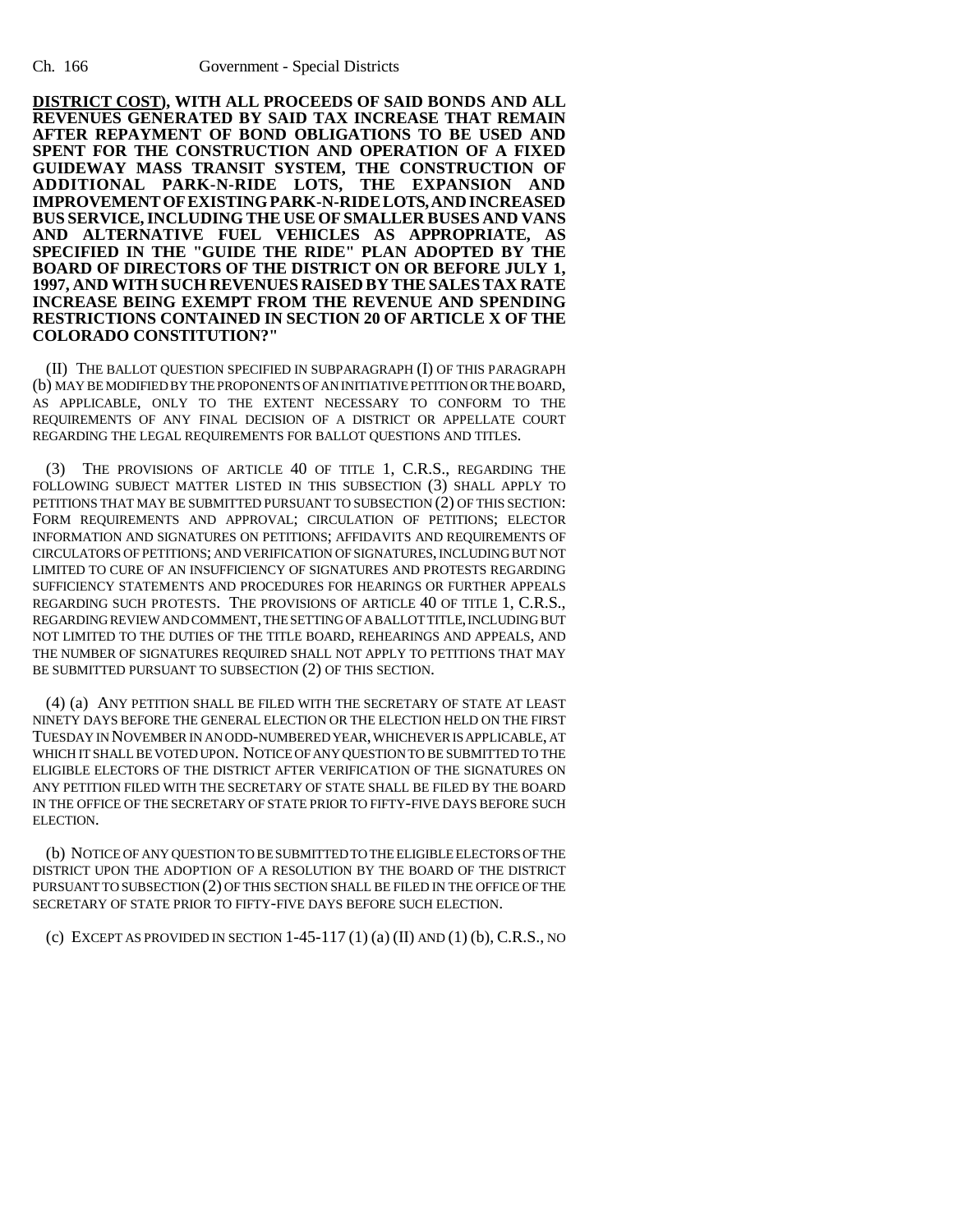AGENCY, DEPARTMENT, BOARD, DIVISION, BUREAU, COMMISSION, OR COUNCIL OF THE STATE OR ANY POLITICAL SUBDIVISION THEREOF SHALL EXPEND ANY PUBLIC MONEYS FROM ANY SOURCE, OR MAKE ANY CONTRIBUTIONS, TO URGE ELECTORS TO VOTE IN FAVOR OF OR AGAINST ANY BALLOT QUESTION AUTHORIZED BY THIS SECTION.

(5) UPON APPROVAL BY THE ELIGIBLE ELECTORS OF THE INCREASE IN THE RATE OF SALES TAX LEVIED BY THE DISTRICT PURSUANT TO THIS SECTION, THE DISTRICT SHALL REIMBURSE THE DEPARTMENT OF REVENUE FOR THE COSTS INCURRED IN MAILING NOTICES OF SUCH SALES TAX RATE INCREASE TO ALL VENDORS IN THE DISTRICT THAT COLLECT AND REMIT SUCH TAX.

(6) IF, AT ANY ELECTION SPECIFIED IN SUBSECTION (2) OF THIS SECTION, A MAJORITY OF ELIGIBLE ELECTORS OF THE DISTRICT VOTING ON THE QUESTION VOTE AFFIRMATIVELY ON THE QUESTION OF INCREASING THE RATE OF THE SALES TAX LEVIED BY THE DISTRICT, THE BOARD SHALL LEVY THE SALES TAX AT THE RATE APPROVED BY THE ELIGIBLE ELECTORS COMMENCING ON JANUARY 1 OF THE YEAR IMMEDIATELY SUBSEQUENT TO THE ELECTION. IF A MAJORITY OF THE ELIGIBLE ELECTORS OF THE DISTRICT VOTING ON THE QUESTION DO NOT VOTE AFFIRMATIVELY ON THE QUESTION, THE RATE OF THE SALES TAX LEVIED BY THE DISTRICT SHALL NOT CHANGE.

(7) (a) IF, AT ANY ELECTION SPECIFIED IN SUBSECTION (2) OF THIS SECTION, A MAJORITY OF THE ELIGIBLE ELECTORS OF THE DISTRICT VOTING ON THE QUESTION VOTE AFFIRMATIVELY ON THE QUESTION OF INCREASING THE RATE OF SALES TAX AS SPECIFIED IN SUBSECTION (2) OF THIS SECTION, THEN SUCH SALES TAX SHALL BE LEVIED AND COLLECTED AS PROVIDED FOR IN SECTION 32-9-119 (2) (c).

(b) THE RATE OF SALES TAX LEVIED BY THE DISTRICT SHALL BE REDUCED BY TWO-TENTHS OF ONE PERCENT FOR A TOTAL SALES TAX OF EIGHT-TENTHS OF ONE PERCENT AT SUCH TIME AS THE CONSTRUCTION OF THE IMPROVEMENTS SPECIFIED IN THE "GUIDE THE RIDE" PLAN ADOPTED BY THE BOARD OF DIRECTORS OF THE DISTRICT ON OR BEFORE JULY 1, 1997, ARE COMPLETED AND ALL BONDS TO BE REPAID BY SUCH INCREASED TAX RATE ARE REPAID.

(8) NOTHING IN THIS SECTION SHALL BE CONSTRUED TO ALLOW AN INITIATIVE PETITION OR BOARD REFERRED MEASURE AS AUTHORIZED IN THIS SECTION TO PROPOSE A QUESTION TO THE ELIGIBLE ELECTORS OF THE DISTRICT TO APPROVE A CHANGE IN THE AGGREGATE DISTRICT SALES TAX RATE TO EXCEED ONE PERCENT.

(9) THIS SECTION IS REPEALED, EFFECTIVE AS OF THE EARLIEST OCCURRENCE OF THE FOLLOWING:

(a) IF THE BOARD HAS NOT SUBMITTED THE QUESTION SET FORTH IN PARAGRAPH (b) OF SUBSECTION (2) OF THIS SECTION TO THE REGISTERED ELECTORS OF THE DISTRICT ON OR BEFORE DECEMBER 31, 1998; OR

(b) AT SUCH TIME AS A MAJORITY OF THE REGISTERED ELECTORS OF THE DISTRICT VOTE NEGATIVELY ON THE QUESTION SET FORTH IN PARAGRAPH (b) OF SUBSECTION (2) OF THIS SECTION.

(10) IN THE EVENT THAT ANY TAX INCREASE FOR THE CONSTRUCTION OF THE